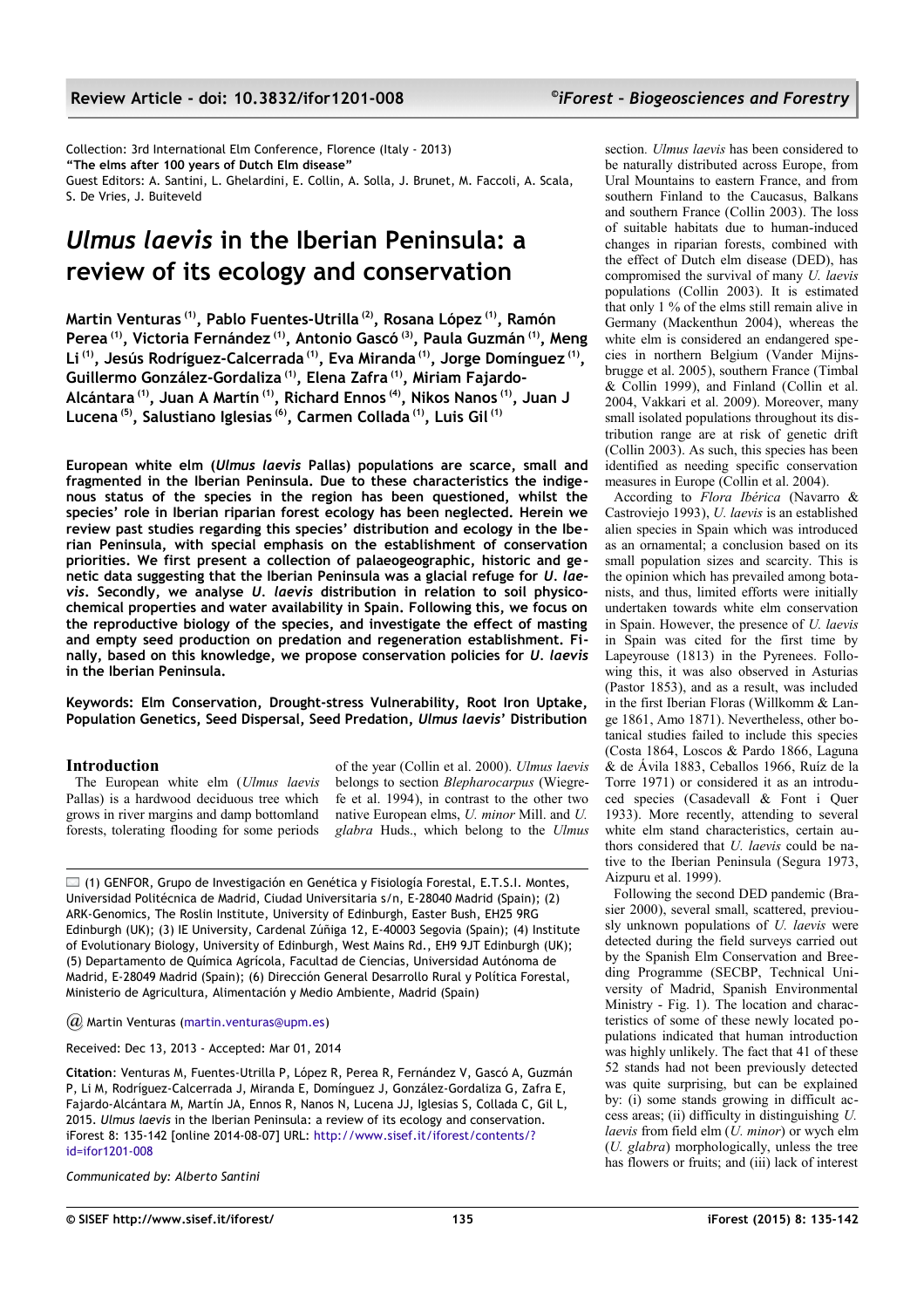

<span id="page-1-0"></span>**Fig. 1** - Distribution of *Ulmus laevis* populations in Spain. Populations previously cited in the literature (blue dots) are differentiated from those detected by the Spanish Elm Conserva tion and Breeding Programme (red dots). Modified from Venturas et al. (2013a).

in reporting its presence, given that it was considered an alien species. In addition, *U. laevis* trees were more easily detected after DED pandemics because they remained alive, whereas other elms died. Despite white elms being highly susceptible to DED (Pinon et al. 2005, Solla et al. 2005) they can survive the disease by an escape mechanism: bark beetles (*Scolytus* spp.), the propagation vectors of DED, prefer feeding on *U. minor* and *U. pumila* L. (Webber & Kirby 1983, Webber 2004) due to the chemical composition of their bark (Pajares et al. 2004, Martín-Benito et al. 2005).

Determining whether or not small marginal populations of a species are native is complicated, especially in Mediterranean riparian forests, as they have been deeply transformed by humans over the last 4000 years (Hooke 2006, Valbuena-Carabaña et al. 2010). Indeed, all elm species were initially considered to be introduced in the Iberian Peninsula due to the lack of evidence for their presence in the first fossil records (Huntley & Birks 1983). Following this, and based on taxonomic traits, Richens & Jeffers (1986) established that *U. glabra* was native to northern Spain, and considered that if *U. minor* was to be indigenous, it would only be so in the eastern half of the Iberian Peninsula. When the number of palaeobotanic records increased and *Ulmus* spp. pollen was found all over Spain (Gil & García-Nieto 1990, López  $200\overline{3}$ , fossil remains were assumed to belong to *U. glabra* in the mountain areas, and to *U. minor* in the lowlands. Contrary to the hypothesis put forth by Richens & Jeffers (1986), palaeobotanic remains which appeared in non-mountainous areas of western Spain were assumed to be from *U. minor*, despite the fact that pollen and wood from European elms cannot be morphologically distinguished at species level (Schweingruber 1990, Stafford 1995). Therefore, after the discovery of new *U. laevis* populations, the following question arose: could part of the pollen from western Spain belong to *U. laevis*?

Herein, we review the process followed by SECBP to demonstrate the nativeness of *U. laevis* in Spain, and the species' natural distribution, ecology, conservation status and recovery possibilities.

## **Nativeness of** *U. laevis* **in the Iberian Peninsula**

Neutral genetic markers have proved to be useful when it comes to determining the status of populations of uncertain origin. Iberian native tree populations are usually genetically differentiated from central and eastern European populations, due to isolation and limited gene flow between Pleistocene discrete glacial refugia (*e.g.*, King & Ferris 1998, Petit et al. 2002, Heuertz et al. 2004, Magrí et al. 2006). In contrast, introduced populations normally show lower genetic diversity than the populations from which they originate, and lack private alleles (Stone & Sunnucks 1993).

*Ulmus laevis* genetic diversity is relatively low compared to those of other tree species (Machon et al. 1995, 1997, Whiteley 2004, Vakkari et al. 2009, Nielsen & Kjær 2010). Only three chloroplast haplotypes have been identified across Europe (Whiteley 2004): haplotype *A*, the high frequency one which extends all over Europe, and two rare ones, haplotype *B*, restricted to southern France, and haplotype *C*, located in the Balkans and southwest Russia. Whiteley (2004) argued that this haplotype distribution was congruent with white elm expansion from a core glacial refugium in Russia, as proposed by Huntley & Birks (1983), but that this could also indicate the existence of additional refugia in southern European peninsulas.

Building on previously existing information (Whiteley et al. 2003a, Whiteley 2004), 20 populations from central Europe, southern France and Spain were sampled in order to determine whether Iberian populations of *U. laevis* were native (Fuentes-Utrilla 2008, Fuentes-Utrilla et al. 2014). Chloroplast (cpDNA) restriction fragment length polymorphism (RFLP) and nuclear (nDNA) microsatellite markers were analyzed. Genetic diversity indexes were calculated, and Bayesian clustering and demographic analyses were performed.

The native status of *U. laevis* in the Iberian Peninsula was supported by: (i) diversity levels, which were low but similar to other European populations; (ii) the presence of haplotypes *A* and *B*, and of nDNA private alleles in Spain; (iii) genetic differentiation and spatial genetic structure of Spanish populations; and (iv) demographic analyses which showed signs of an ancestral bottleneck (Fuentes-Utrilla 2008, Fuentes-Utrilla et al. 2014). Moreover, there is no historic information supporting *U. laevis* introduction, nor its extensive use in Spain, contrary to what happens with *U. minor* (Gil et al. 2004) or *U. pumila* (Cogolludo-Agustín et al. 2000). Therefore, the Iberian Peninsula is considered to have contained some glacial refugia for *U. laevis* (Fuentes-Utrilla 2008, Fuentes-Utrilla et al. 2014), as also shown for other European tree *taxa* (Petit et al. 2002, Magrí et al. 2006). This interpretation is also consistent with the climatic modeling of the species' distribution, which identifies parts of the Iberian Peninsula suitable for *U. laevis* under both the Last Glacial Maximum and present day climates (Svenning et al. 2008).

## **Edaphic factors and** *U. laevis* **distribution**

Calcicole species can grow normally on both calcareous and siliceous soils (Zohlen 2002). However, calcifuge species growing on calcareous soils suffer nutrient deficiencies due to a limited absorption of phosphorous (Tyler 1992, Zohlen & Tyler 2004),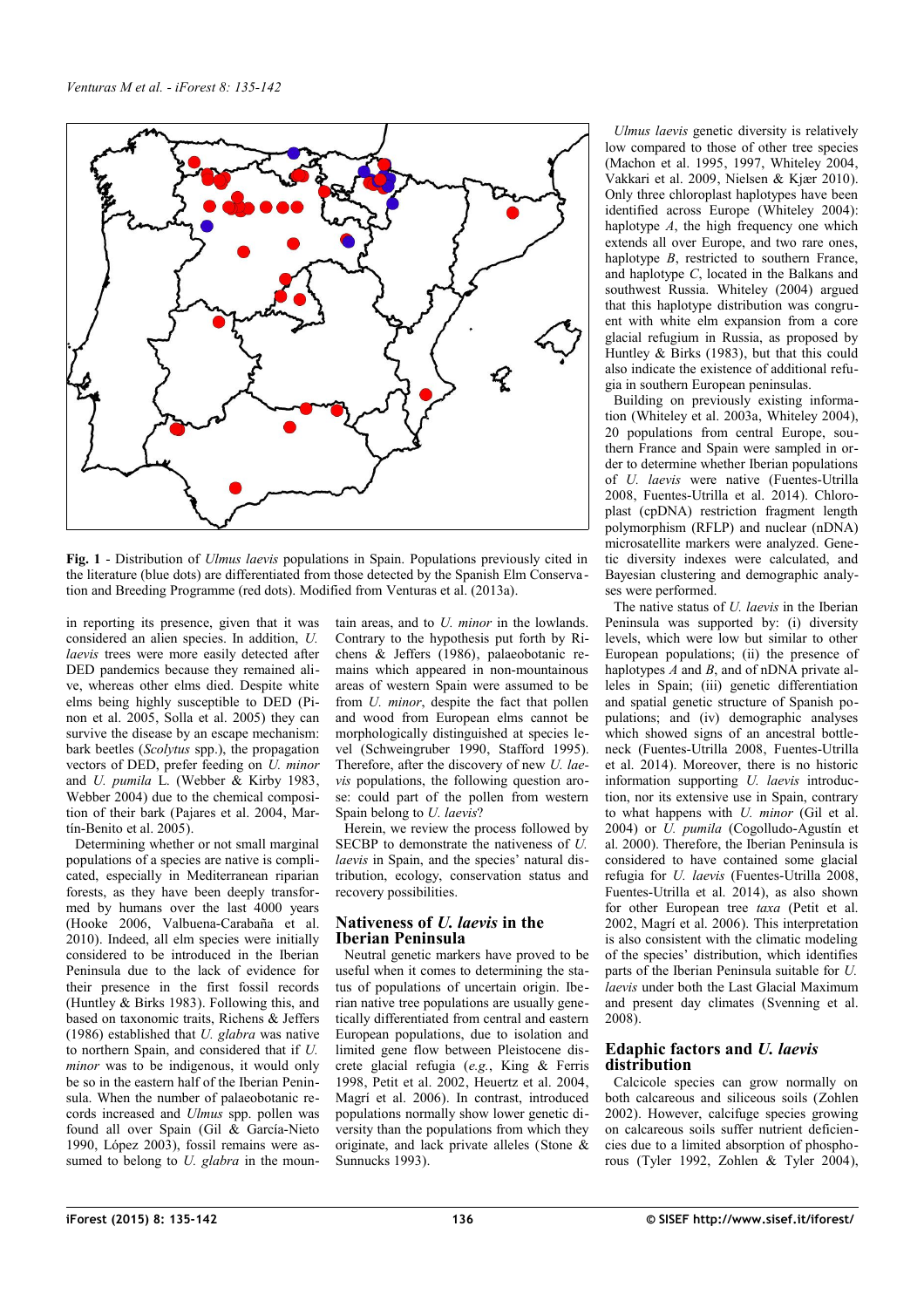

<span id="page-2-0"></span>**Fig. 2** - *Ulmus laevis* and *U. minor* distribution sketch in relation to soil nature and water availability. *Ulmus laevis* trees (L); *Ulmus minor* trees (M); other phreatophytes (O).

manganese (Messenger 1986, Thomas et al. 1998) and chiefly iron (Zohlen & Tyler 1997, 2000, Zohlen 2002). Iron is of great importance for many metabolic and enzymatic processes (Kobayashi & Nishizawa 2012). Iron deficiency compromises plant growth and establishment because it causes reductions in photosynthetic rates (Larbi et al. 2006). Plants have developed specialized mechanisms for increasing root iron availability and facilitating its uptake and transport within the plant (Marschner & Römheld 1994). Elms are classified as *Strategy I* plants (Marschner & Römheld 1994), and as such, their root iron uptake mechanisms are based on: (i) the production of root ferric reductase for transforming  $Fe^{3+}$  into  $Fe^{2+}$  compounds; (ii) the induction of  $Fe<sup>2+</sup>$  membrane transporters; (iii) increasing iron solubility by acidifying the rizhosphere excreting protons  $(H^+)$ ; and (iv) increasing iron availability by secreting organic compounds (Abadía et al. 2011).

*Ulmus laevis* populations in Spain grow on siliceous moderately acid and acid soils, thus suggesting that this species has a calcifuge character within the region [\(Fig. 2\)](#page-2-0). *Ulmus minor* can grow both on acid and alkaline soils, but is thought to be native to calcareous soils (Richens & Jeffers 1986). In light of this, we tested whether differences in the efficiency of root iron uptake mechanisms may account for the differential distribution of these two species in Spain (Venturas 2013, Venturas et al. 2014a).

Seedlings from both species were grown in hydroponic culture under iron uptake limiting conditions. Their growth, degree of lime-induced chlorosis symptoms, root proton extrusion capability, and root ferric reductase activity were evaluated. Results showed that both species suffered severe lime-induced chlorosis if grown with no iron. However, re-supply of iron in *U. minor* led to a better mobilization of iron over the complete plant and leaf surface, whereas this was confined to young leaves and along the leaf nerves in *U. laevis*. Moreover, *U. laevis* seedlings showed a lower root proton extrusion capacity and root ferric reductase activity than *U. minor*. Therefore, differences in the iron acquisition mechanisms may be at least partly responsible for these species' distribution in the Iberian Peninsula, enabling *U. minor* to grow on calcareous soils where iron absorption is more limiting for *U. laevis* (Venturas 2013, Venturas et al. 2014a).

#### **Water availability and** *U. laevis*

*Ulmus laevis* is a riparian tree which thrives in damp soils (Collin et al. 2000, [Fig.](#page-2-0) [2\)](#page-2-0). An association study between species composition and soil types conducted in Estonia showed that this species grows mainly in embankments where the predominant soils are Eutric Gleysols or Gleyic Fluvisols (Paal et al. 2007). It has also been observed that *U. laevis* has better survival and growth rates than *U. minor* in heavy clay soils with prolonged waterlogging (Ciçek et al. 2007). This indicates the high water demand and waterlogging tolerance of this elm species.

Wetland and flood-tolerant plants survive waterlogging due to complex anatomical, physiological, morphological, and life-history adaptations (Blom & Voesenek 1996, Kozlowski 1997, Pezeshki 2001). Xylem cavitation, for example, might help stem and root oxygen supply in flooded *U. laevis* plants (Venturas et al. 2013b). In a recent study, seedlings of *U. laevis* subjected to experimental waterlogging exhibited 40% loss

of root hydraulic conductivity relative to control, well-watered plants. Most likely in relation to this, stomata partly closed and net photosynthesis was reduced. Respiration rates of leaves, stems and roots increased soon after waterlogging started, so that net carbon gain at the plant level was severely diminished. However, seedlings survived two months of waterlogging and recovered normal water-transport capacity and net photosynthesis afterward. This indicated that *U. laevis* is sensitive but considerably resistant to waterlogging at the seedling stage (Li et al., unpublished data).

Drought-induced hydraulic failure affects plant productivity and survival (Sperry et al. 2008, López et al. 2013, Barigah et al. 2013), and the European white elm has been shown to be highly susceptible to droughtinduced xylem cavitation (Venturas et al. 2013b). Large xylem vessels confer this species' high water transport capacity but counter its resistance to drought, thus supporting the trade-off between waterlogging and drought tolerance observed across species (Niinemets & Valladares 2006). Therefore, the expected aridification of the Iberian Peninsula (Somot et al. 2008) could further compromise the survival of *U. laevis* populations (Allen et al. 2010, Hemery et al. 2010), as this will probably increase water demand for irrigation, causing further depletion of water tables, and increased drought episodes. A drought-stress experiment carried out with plants from France, Sweden and Germany showed that there is substantial additive genetic variation for drought adaptation in *U. laevis* populations (Black-Samuelsson et al. 2003). This has also been observed for other adaptive traits such as growth and leaf phenology (Whiteley et al. 2003b). Therefore,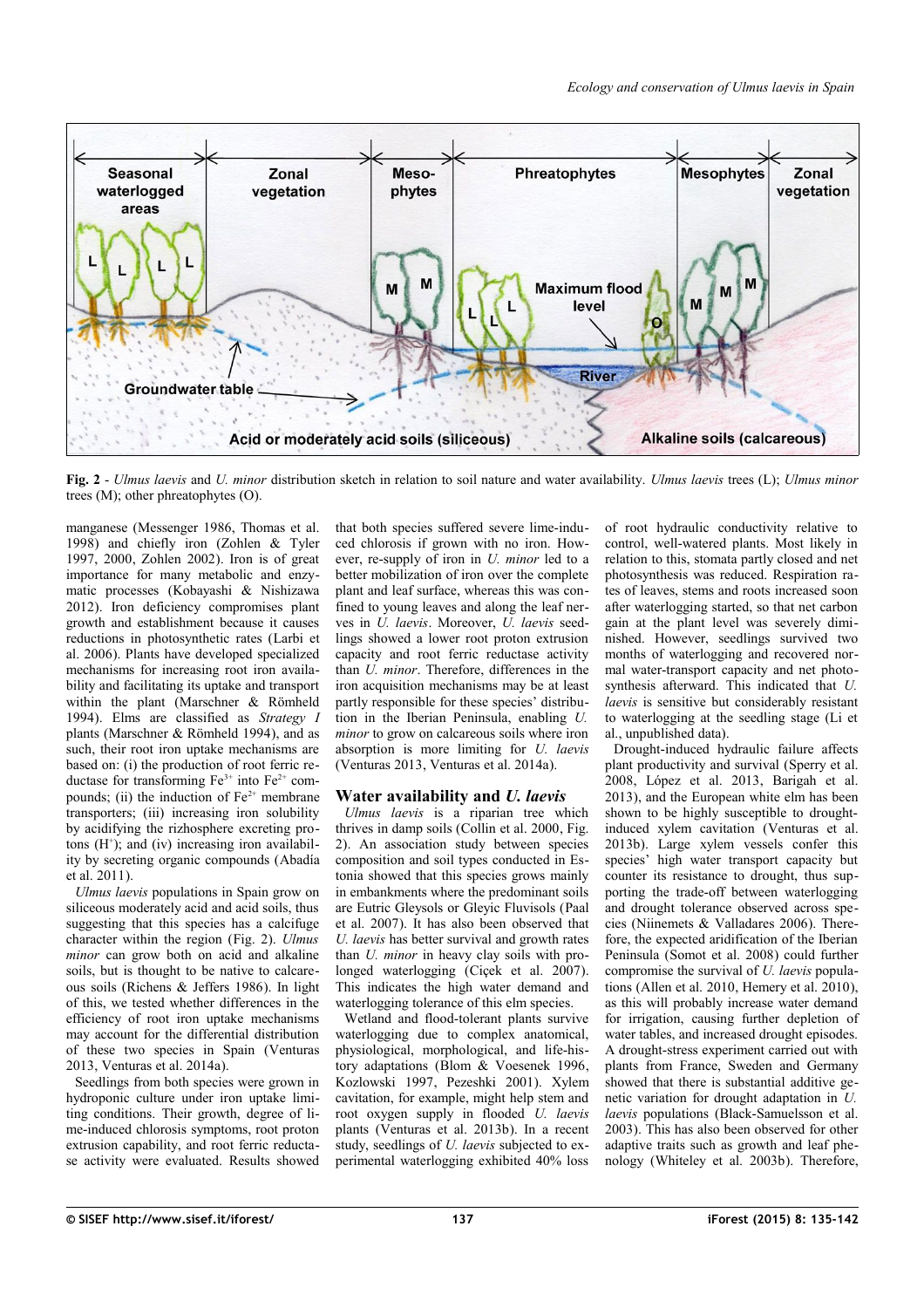there is a genetic basis for *U. laevis* adaptation to future water availability changes (Black-Samuelsson et al. 2003, Hemery et al. 2010), and Mediterranean populations may well be an important resource for breeding programmes.

## **Reproductive ecology**

*Ulmus laevis* is an anemophilous, self-incompatible (Mittempergher & La Porta 1991), and highly outcrossing species (Nielsen & Kjær 2010). Its fruits are samaras (winged nuts) with ciliated margins, which are dispersed by both wind (anemochory) and water (hydrochory - Collin 2003). Dispersal by two or more agents (diplochory) increases dispersal benefits and decreases seed mortality probabilities (Vander Wall & Longland 2004). Wind disperses 95 % of *U. laevis* seeds at short distances (less than 30 m), thus enabling them to reach suitable microhabitats close to mother trees, or landing on a water surface for secondary transport. In contrast, hydrochory allows long-distance gene exchange and the colorization of new sites (Venturas et al. 2014b). In some *U. laevis* stands, a marked spatial genetic structure can be found due to the low wind dispersal distance (Nielsen & Kjær 2010, Venturas et al. 2013a) and the lack of secondary seed movement (Venturas et al. 2014b).

In riparian species, seed release timing is very important for seed dispersal and seedling establishment (Deiller et al. 2003, Nilsson et al. 2010). In the Iberian Peninsula samara abscission occurs from mid-April to the end of June. Therefore, samara dispersal usually occurs just after spring floods, when the conditions are optimal for seed germination and seedling establishment as the preexisting vegetation is eliminated with the floods, and mud is deposited as water returns to the main channels (López-Almansa 2004, Nilsson et al. 2010). Samara release rates mainly depend on maturity (phenology) and increase with strong winds, but not with rain (Venturas et al. 2014b). White elm seeds germinate soon after they are dispersed and show high germination rates (Ciçek & Tilki 2005, SECBP, unpublished data).

*Ulmus laevis* is a masting species. A three year study performed in a population from central Spain showed that, in a mast year, seed production could be 24 times higher than during a non-mast year. As a result, the mast year maximum seed rain was 9020 seeds  $m<sup>2</sup>$ , whereas in the lowest seed production year, this value only reached 8 seeds m<sup>-2</sup> (Venturas et al. 2014b). Increased pollination efficiency in anemophilous species, and satiation of seed predators, are two factors which often favor the development of masting (Kelly & Sork 2002). Taking into consideration that the spatial distribution of *U. laevis* has never been large, it is unlikely that this species could control seed predator populations by masting, especially not those of highly mobile seed predators such as birds, which are attracted by large seed crops (Perea et al. 2013). In light of this, masting probably evolved as a result of increased pollination efficiency in *U. laevis* (Venturas et al. 2014b).

Seed predation is an important selective pressure which drives the evolution of seed characteristics (Janzen 1969). Parthenocarpy and empty fruit formation, which are common in elms (López-Almansa & Gil 2003, López-Almansa et al. 2004), act as a mechanism that enhances plant fitness by reducing pre- and post-dispersal seed predation (Ghazoul & Satake 2009, Perea et al. 2013). Birds are the main pre-dispersal predators, consuming up to 98 % of full seeds in nonmast years (Venturas et al. 2014b). Rodents are the main post-dispersal predators, and can cause local seed extinction, especially under shrub cover, which is their favorite microhabitat (Hulme & Borelli 1999, Hulme & Hunt 1999, Perea et al. 2013). Therefore, open microhabitats created by floods are also of great importance to recruitment from a seed survival perspective (Venturas et al. 2014b).

Vegetative propagation mechanisms (root suckers and stool-shoots) may be important for *U. laevis* regeneration and colonization of new sites after flooding disturbance in riparian formations (Collin 2003, Deiller et al. 2003). No root-suckers were observed in two Spanish wetland stands, but stool-shoots could have helped these populations to maintain genetic diversity levels after tree felling (Venturas et al. 2013a).

### **Conservation of Spanish populations**

Spanish *U. laevis* populations are vulnerable to genetic drift, bottlenecks and stochastic events due to their small size and fragmentation (Fuentes-Utrilla et al. 2014). However, the greatest risk for these populations is human-induced habitat transformation. For example, the population of Palazuelos de Eresma (Segovia - PAL in [Fig. 3\)](#page-4-0) lost 22 % of its mature elms and cannot naturally regenerate because it was transformed into a golf course and housing complex (Venturas et al. 2013a, Fuentes-Utrilla et al. 2014). Valdelatas stand (Madrid - VAL in [Fig. 3\)](#page-4-0) lacks sufficient recruitment due to underground water-table loss caused by overexploitation of Madrid's aquifer (Venturas et al. 2013a, 2014b). Flow regulation of Mediterranean rivers also negatively affects the dispersal, recruitment and establishment of hardwoods due to decreased water discharge and increased flood control after damming (Nilsson & Bergren 2000, Nilsson et al. 2010, Bejarano et al. 2012). Long term conservation of *U. laevis* requires restoration of hydrological regimes, and the re-establishment of ecological patterns and processes where they have been destroyed by humans (Howe & Miriti 2004), taking into consideration landscape ecology concepts (Lafortezza et al. 2013).

According to the International Union for Conservation of Nature's (IUCN) Red List Criteria (IUCN 2001) *U. laevis* should be considered as "critically endangered" in the Iberian Peninsula because: (i) it is native; (ii) its populations cover an area smaller than 10 km<sup>2</sup>; and (iii) it is suffering a decline in habitat quality and number of adult individuals (Fuentes-Utrilla et al. 2014). In light of this, SECBP is currently working for the inclusion of *U. laevis* in the Red List of Spanish Vascular Flora (Anonymous 2000), thus meaning it would be protected by national laws. Moreover, Mediterranean riparian forests with *U. laevis* should be included as a "natural habitat type of community interest", under Section 92 of the Habitat and Species Directive (Council Directive 92/43/EEC), in order to strengthen *U. laevis* conservation within Natura 2000 Network (Fuentes-Utrilla et al. 2014).

The first steps towards conservation of Spanish *U. laevis* populations have already been initiated by the SECBP. An inventory of the occurrence of the species is the first prerequisite for establishing any gene conservation programme (Eriksson 2001). SEC-BP already has an inventory of the populations, but it is still gathering more information on *U. laevis* occurrence, abundance and stand characteristics. Acquiring genetic information is of great importance when it comes to ensuring genetic variation is withheld in conservation programmes (Eriksson 2001, Goodall-Copestake et al. 2005). It is also necessary for defining evolutionary significant units, and management units within these, upon which conservation measures should be based (Moritz 2002). Genetic knowledge regarding certain Spanish white elm populations has served well to define management units (Fuentes-Utrilla et al. 2014). However, it would be interesting to complete the analyses with populations which have not yet been sampled [\(Fig. 3\)](#page-4-0). For example, a recent survey on the population of Las Navas (Huelva - NAV in [Fig. 3\)](#page-4-0) has shown that it is constituted by trees with both haplotypes *A* and *B*, extending further south the presence of haplotype  $\overline{B}$  (Diego) Maya & SECBP, unpublished data).

Several *in situ* and *ex situ* conservation measures have been proposed for elms (Collin et al. 2004). Whenever possible, *in situ* conservation should be carried out as it enables dynamic adaptation. To avoid the potential loss of additive variance, the effective population size  $(N_e)$  to preserve should be larger than 50. Conversely, *in situ* stands should contain 150-200 individuals (Eriksson 2001). *In situ* conservation is currently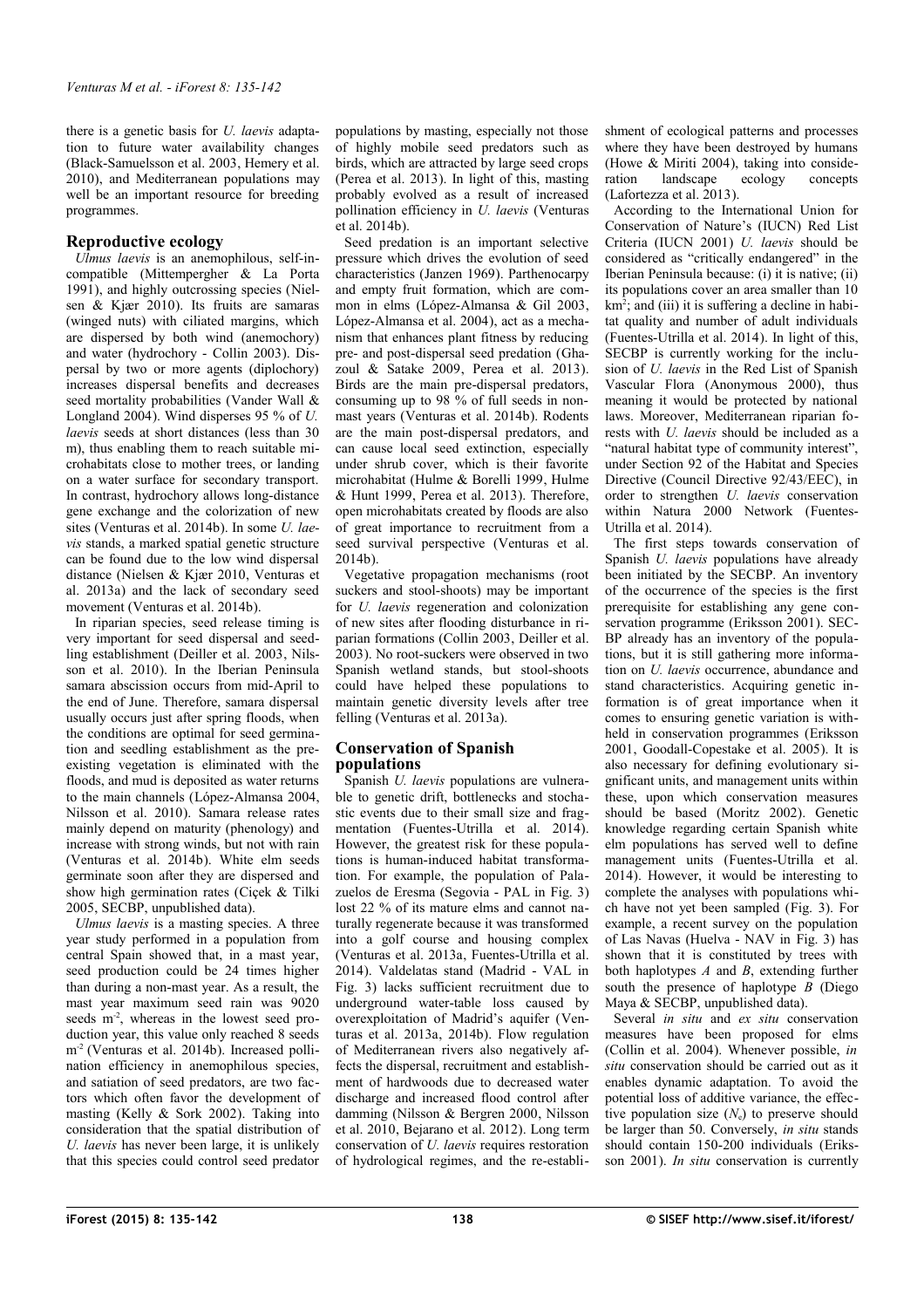*Ecology and conservation of Ulmus laevis in Spain*

<span id="page-4-0"></span>**Fig. 3** - Spanish *Ulmus laevis* populations' genetic knowledge and *ex situ* conservation sites. Populations on which genetic studies have been performed (circles), populations on which genetic knowledge is lacking (grey squares) and *ex situ* conservation sites (yellow triangles). Populations with chloroplast DNA (cpDNA) haplotype *A* (blue circles); populations with cpDNA haplotype  $B$  (red circles); populations containing both *A* and *B* cpDNA haplotypes (green circles). Data: Fuentes-Utrilla et al. (2014), Venturas et al. (2013a), and SECBP unpublished data.



only being carried out in Valdelatas (Madrid). As  $N_e$  has been estimated at approximately 30 individuals (Venturas et al. 2013a), the first measure taken was to increase population size (53 mature trees) using seedlings grown from seeds collected in the stand. *Ex situ* conservation of Valdelatas is also being implemented by planting seedlings from this provenance in the Viñuelas stream (350 individuals; San Sebastián de los Reyes, Madrid - SAN in [Fig. 3\)](#page-4-0), and in the gardens (90 individuals) of Valdequemada municipality (Madrid - VQM in [Fig.](#page-4-0) [3\)](#page-4-0). SECBP has already established three seed-orchards with approximately 300 seedlings, each belonging to 65 families from Palazuelos de Eresma (Segovia - PAL in [Fig.](#page-4-0) [3\)](#page-4-0). These are located in Calabazanos (Palencia - CAL in [Fig. 3\)](#page-4-0), Tordesillas (Valladolid - TOR in [Fig. 3\)](#page-4-0) and La Granja de San Ildefonso (Segovia - GRA in [Fig. 3\)](#page-4-0). A re-forestation scheme with 2220 individuals from 18 families of Palazuelos de Eresma has also been carried out at the confluence of Adaja and Eresma rivers (Olmedo, Valladolid - OLM in [Fig. 3\)](#page-4-0), in order to allow for dynamic *ex situ* conservation. A few genotypes (37) from nine Spanish provenances have also been planted in the conservation orchard of Puerta de Hierro (Madrid - PUE in [Fig. 3\)](#page-4-0). Furthermore, *in situ* conservation activities should also be carried out to increase the size of other populations. Optimizing canopy irradiation by thinning has been proposed as an appropriate method to increase elm stand vitality in the Czech Republic (Srámek & Cermák 2012). Despite Iberian white elm stands having a different structure, the felling of competing vegetation might help increase elms' vitality, and create clearings in the riparian forest where elm seedlings can establish themselves.

Cryopreservation of seeds is a relatively cheap and easy static way in which to preserve the genetic resources of *U. laevis* (Collin et al. 2004). Whilst there is a European cryobank with *Ulmus* spp. resources (Harvengt et al. 2004), it does not contain *U. laevis* from Spain because at the time when the bank was established the *taxon* was not yet considered an indigenous species. Future work should focus on cryopreserving seeds from a wide range of Spanish *U. laevis* populations.

Finally, the conservation of *U. laevis* would produce extra benefits beyond the species' conservation itself, particularly when it occurs in a multifunctional landscape. *Ulmus laevis* has been identified as a good choice for floodplain reforestations (Mackenthun 2004) because it is less likely to be affected by DED than *U. minor* (Webber 2004), and due to its ability to survive long flooding periods (Collin 2003). The latter is an important issue for forest planning as extreme flooding events are expected to occur more frequently in central and western Europe as a consequence of climate change (Glenz et al.  $2006$ , Kramer et al.  $2008$ ).

Restoration of river banks with *U. laevis* could also be beneficial for the conservation of granivorous fauna due to the large seedcrops it produces even in non-mast years (Perea et al. 2013, Venturas et al. 2014b). White elm has been shown to be important for the conservation of epiphytic bryophyte and lichen communities in Latvia (Mežaka et al. 2012), as well as for millipede (Diplopoda) communities in Slovakia (Stašiov et al. 2012). Moreover, extracts from *U. laevis* may also be useful for developing drugs against cancer (Paschke et al. 2009, Hartmann et al. 2011). Conservation activities are now more likely to occur and succeed since all of the research work outlined above has led to confirmation of *U. laevis*' autochthonous status and made it possible to delineate its ecology in the Iberian Peninsula.

## **Acknowledgements**

We would like to thank Eudaldo González for the elm surveys he has carried out all over Spain, and Diego Maya for collecting samples in Huelva. We are also grateful to Pablo Sanjuanbenito, and Cuenca Alta del Manzanares, park managers, for their support. This study was funded by the *Ministerio de Agricultura, Alimentación y Medio Ambiente* (MAGRAMA), and by the *Comunidad de Madrid* (project S2009AMB-1668). M.V. was sponsored by a Technical University of Madrid "PIF" Pre-Doctoral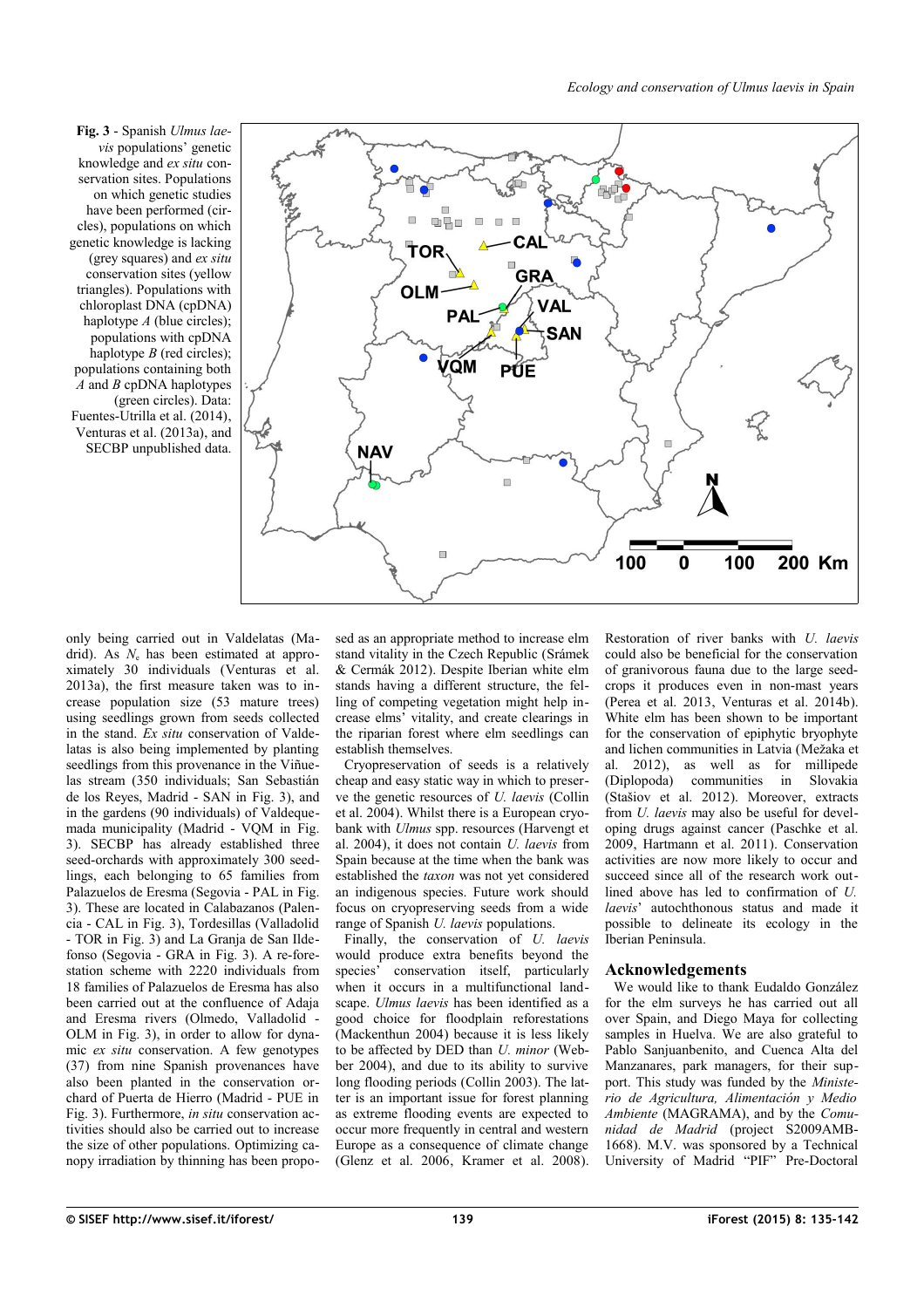Fellowship.

*In memoriam* of Margarita Burón. She was the first member of SECBP to consider that *U. laevis* could be native to Spain.

## **References**

- Abadía J, Vázquez S, Rellán-Álvarez R, El-Jendoubi H, Abadía A, Álvarez-Fernández A, López-Millán AF (2011). Towards a knowledgebased correction of iron chlorosis. Plant Physiology and Biochemistry 49: 471-482. - doi: [10.10](http://dx.doi.org/10.1016/j.plaphy.2011.01.026) [16/j.plaphy.2011.01.026](http://dx.doi.org/10.1016/j.plaphy.2011.01.026)
- Aizpuru I, Aseginolaza C, Uribe-Echebarría PM, Urrutia P, Zorrakin I (1999). Claves ilustradas de la flora del País Vasco y territorios limítrofes [Illustrated key for the flora of the Basque Country and neighboring regions]. Servicio Central de Publicaciones del Gobierno Vasc, Vitoria, Spain, pp. 99-100. [in Spanish]
- Allen CD, Macalady AK, Chenchouni H, Bachelet D, McDowell N, Vennetier M, Kitzberger T, Rigling A, Breshears DD, Hogg EHT, Gonzalez P, Fensham R, Zhang Z, Castro J, Demidova N, Lim JH, Allard G, Running SW, Semerci A, Cobb N (2010). A global overview of drought and heat-induced tree mortality reveals emerging climate change risk for forests. Forest Ecology and Management 259: 660-684. - doi: [10.1016/](http://dx.doi.org/10.1016/j.foreco.2009.09.001) [j.foreco.2009.09.001](http://dx.doi.org/10.1016/j.foreco.2009.09.001)
- Amo M (1871). Flora fanerogámica de la península ibérica o descripción de las plantas cotiledóneas que crecen en España y Portugal [Phanerogam flora of the Iberian Peninsula or description of the cotyledonous plants growing in Spain and Portugal]. Tomo II. Granada, Spain, pp. 81-83. [in Spanish]
- Anonymous (2000). Lista roja de flora vascular española (valoración según categorías UICN) [Red list of the Spanish vascular flora (assessment following IUCN criteria)]. Conservación Vegetal 6: 11-38. [in Spanish]
- Barigah TS, Charrier O, Douris M, Bonhomme M, Herbette S, Améglio T, Fichot R, Brignolas F, Cochard H (2013). Water stress-induced xylem hydraulic failure is a causal factor of tree mortality in beech and poplar. Annals of Botany 112: 1431-1437. - doi: [10.1093/aob/mct204](http://dx.doi.org/10.1093/aob/mct204)
- Bejarano MD, González del Tánago M, de Jalón DG, Marchamalo M, Sordo-Ward A, Solana-Gutiérrez J (2012). Responses of riparian guilds to flow alterations in a Mediterranean stream. Journal of Vegetation Science 23: 443-458. doi: [10.1111/j.1654-1103.2011.01360.x](http://dx.doi.org/10.1111/j.1654-1103.2011.01360.x)
- Black-Samuelsson S, Whiteley RE, Junzhan G (2003). Growth and leaf morphology response to drought stress in the riparian broadleaved tree, *Ulmus laevis* (Pall.). Silvae Genetica 52: 292- 299. [online] URL: [http://silvaegenetica.com/](http://silvaegenetica.com/fileadmin/content/dokument/archiv/silvaegenetica/52_2003/52-5-6-292.pdf) [fileadmin/content/dokument/archiv/silvaegenet](http://silvaegenetica.com/fileadmin/content/dokument/archiv/silvaegenetica/52_2003/52-5-6-292.pdf)[ica/52\\_2003/52-5-6-292.pdf](http://silvaegenetica.com/fileadmin/content/dokument/archiv/silvaegenetica/52_2003/52-5-6-292.pdf)
- Blom CWPM, Voesenek LACJ (1996). Flooding: the survival strategies of plants. Trends in Ecology and Evolution 11: 290-295. - doi: [10.1016/](http://dx.doi.org/10.1016/0169-5347(96)10034-3) [0169-5347\(96\)10034-3](http://dx.doi.org/10.1016/0169-5347(96)10034-3)
- Brasier CM (2000). Intercontinental spread and continuing evolution of the Dutch elm disease

pathogens. In: "The elms: breeding conservation and disease management" (Dunn CP ed). Kluwer Academic Publisher, Boston, USA, pp. 61-72.

- Casadevall J, Font i Quer P (1933). Flora de Catalunya (vol. 5). Institud d'Estudis Catalan, Barcelona, Spain, pp. 153-154. [in Spanish]
- Ceballos L (1966). Mapa forestal de España, escala 1:400.000 [Forest map of Spain, scale 1:400.000]. Dirección General de Montes, Caza y Pesca Fluvial, Madrid, Spain.
- Ciçek E, Tilki F (2005). Seed germination of three *Ulmus* species from Turkey as influenced by temperature and light. Journal of Enviromental Biology 28: 423-425.
- Ciçek E, Tilki F, Kulaç S, Yilmaz M, Yilmaz F (2007). Survival and growth of three hardwood species (*Fraxinus angustifolia*, *Ulmus laevis* and *U. minor*) on a bottomland site with heavy clay soil. Journal of Plant Sciences 2: 233-237. - doi: [10.3923/jps.2007.233.237](http://dx.doi.org/10.3923/jps.2007.233.237)
- Cogolludo-Agustín MA, Agúndez D, Gil L (2000). Identification of native and hybrid elms in Spain using isozyme gene markers. Heredity 85: 157-166. - doi: [10.1046/j.1365-2540.2000.](http://dx.doi.org/10.1046/j.1365-2540.2000.00740.x) 00740 x
- Collin E (2003). EUFORGEN Technical Guidelines for genetic conservation and use for European white elm (*Ulmus laevis*). International Plant Genetic Resources Institute (IPGRI), Rome, Italy, pp. 6.
- Collin E, Bilger I, Eriksson G, Turok J (2000). The conservation of elm genetic resources in Europe. In: "The elms: breeding, conservation, and disease management" (Dunn CP ed). Kluwer Academic Publisher, Boston, USA, pp. 281-293.
- Collin E, Rusanen M, Ackzell L, Bohnens J, de Aguiar A, Diamandis S, Franke A, Gil L, Harvengt L, Hollingsworth P, Jenkins G, Meier-Dinkel A, Mittempergher L, Musch B, Nagy L, P'ques M, Pinon J, Piou D, Rotach P, Santini A, Vanden Broeck A, Wolf H (2004). Methods and progress in the conservation of elm genetic resources in Europe. Investigaciones Agrarias: Sistemas y Recursos 13: 261-272.
- Costa AC (1864). Introducción a la flora de Cataluña y catálogo razonado de las plantas observadas en esta region [Introduction to the flora] of Catalonia and reasoned catalogue of the observed plants in this region]. Imprenta del Diario de Barcelona, Barcelona, Spain, pp. 225. [in Spanish]
- Deiller AF, Walter JMN, Trémolières M (2003). Regeneration strategies in a temperate hardwood floodplain forest of the Upper Rhine: sexual versus vegetative reproduction of woody species. Forest Ecology and Management 180: 215-225. doi: [10.1016/S0378-1127\(02\)00600-X](http://dx.doi.org/10.1016/S0378-1127(02)00600-X)
- Eriksson G (2001). Conservation of noble hardwoods in Europe. Canadian Journal of Forest Research 31: 577-587. - doi: [10.1139/x00-134](http://dx.doi.org/10.1139/x00-134)
- Fuentes-Utrilla P (2008). Estudio de la variabilidad genética del género *Ulmus* L. en España mediante marcadores moleculares [Study of genetic variability of genus *Ulmus* L. in Spain using molecular markers]. PhD Thesis, Departamento de Silvopascicultura, Universidad Politécnica de

Madrid, Madrid, Spain, pp. 146. [in Spanish] Fuentes-Utrilla P, Venturas M, Hollingsworth PM, Squirrell J, Collada C, Stone GN, Gil L (2014). Extending glacial refugia for a European tree: genetic markers show that Iberian populations of white elm are native relicts and not introductions. Heredity 112: 105-113. - doi: [10.1038/](http://dx.doi.org/10.1038/hdy.2013.81) [hdy.2013.81](http://dx.doi.org/10.1038/hdy.2013.81)

- Ghazoul J, Satake A (2009). Nonviable seed set enhances plant fitness: the sacrificial sibling hypothesis. Ecology 90: 369-377. - doi: [10.1890/](http://dx.doi.org/10.1890/07-1436.1) [07-1436.1](http://dx.doi.org/10.1890/07-1436.1)
- Gil L, García-Nieto ME (1990). Paleobotánica e historia de los olmos de la Península Ibérica [Paleobotany and the history of elms in the Iberian Peninsula]. In: "Los olmos y la grafiosis en España" (Gil L ed). Ministerio de Agricultura, Pesca y Alimentación - ICONA, Madrid, Spain, pp. 29-65. [in Spanish]
- Gil L, Fuentes-Utrilla P, Soto A, Cervera MT, Collada C (2004). English elm is a 2000-yearold Roman clone. Nature 431: 1053. - [10.1038/](http://dx.doi.org/10.1038/4311053a) [4311053a](http://dx.doi.org/10.1038/4311053a)
- Glenz C, Schlaepfer R, Iorgulescu I, Kienast F (2006). Flooding tolerance of Central European tree and shrub species. Forest Ecology and Management 235: 1-13. - doi: [10.1016/j.foreco.20](http://dx.doi.org/10.1016/j.foreco.2006.05.065) [06.05.065](http://dx.doi.org/10.1016/j.foreco.2006.05.065)
- Goodall-Copestake WP, Hollingsworth ML, Hollingsworth PM, Jenkins GI, Collin E (2005). Molecular markers and ex situ conservation of the European elms (*Ulmus* spp.). Biological Conservation 122: 537-546. - doi: [10.1016/j.biocon.](http://dx.doi.org/10.1016/j.biocon.2004.09.011) [2004.09.011](http://dx.doi.org/10.1016/j.biocon.2004.09.011)
- Hartmann AM, Abarzua S, Schlichting A, Richter DU, Leinweber P, Briese V (2011). Effects of elm bark extracts from *Ulmus laevis* on human chorion carcinoma cell lines. Archives of Gynecology and Obstetrics 284: 1265-1269. - doi: [10.1007/s00404-010-1830-5](http://dx.doi.org/10.1007/s00404-010-1830-5)
- Harvengt L, Meier-Dinkel A, Dumas A, Collin E (2004). Establishment of a cryopreserved gene bank of European elms. Canadian Journal of Forest Research 34: 43-55. - doi: [10.1139/x03-](http://dx.doi.org/10.1139/x03-193) [193](http://dx.doi.org/10.1139/x03-193)
- Hemery GE, Clark JR, Aldinger E, Claessens H, Malvolti ME, O'Connor E, Raftoyannis Y, Savill PS, Brus R (2010). Growing scattered broadleaved tree species in Europe in a changing climate: a review of risks and opportunities. Forestry 83: 65-81. - doi: [10.1093/forestry/cpp034](http://dx.doi.org/10.1093/forestry/cpp034)
- Heuertz M, Fineschi S, Anzidei M, Pastorelli R, Salvini D, Paule L, Frascaria-Lacoste N, Hardy O, Vekemans X, Vendramin GG (2004). Chloroplast DNA variation and postglacial recolonization of common ash (*Fraxinus excelsior* L.) in Europe. Molecular Ecology 13: 3437-3452. doi: [10.1111/j.1365-294X.2004.02333.x](http://dx.doi.org/10.1111/j.1365-294X.2004.02333.x)
- Hooke JM (2006). Human impacts on fluvial systems in the Mediterranean region. Geomorphology 79: 311-355. - doi: [10.1016/j.geomorph.2006. 06.036](http://dx.doi.org/10.1016/j.geomorph.2006.06.036)
- Howe HF, Miriti MN (2004). When seed dispersal matters. BioScience 54: 651-660. - doi: [10.1641/](http://dx.doi.org/10.1641/0006-3568(2004)054%5B0651:WSDM%5D2.0.CO;2) [0006-3568\(2004\)054\[0651:WSDM\]2.0.CO;2](http://dx.doi.org/10.1641/0006-3568(2004)054%5B0651:WSDM%5D2.0.CO;2) Hulme PE, Borelli T (1999). Variability in post-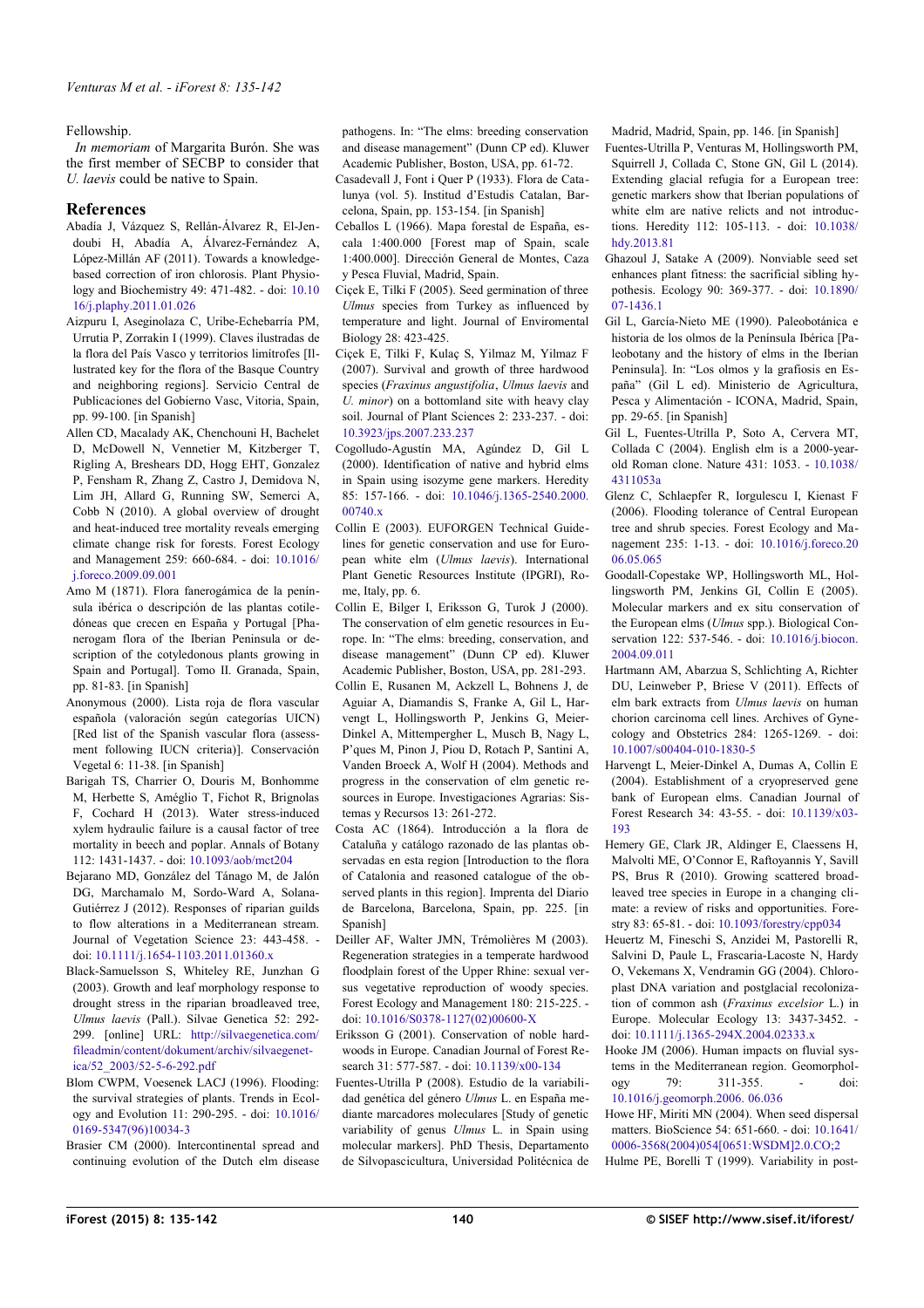dispersal seed predation in deciduous woodland: relative importance of location, seed species, burial and density. Plant Ecology 145: 149-156. - doi: [10.1023/A:1009821919855](http://dx.doi.org/10.1023/A:1009821919855)

- Hulme PE, Hunt M (1999). Rodent post-dispersal seed predation in deciduous woodland: predator response to absolute and relative abundance of prey. Journal of Animal Ecology 68: 417-428. doi: [10.1046/j.1365-2656.1999.00294.x](http://dx.doi.org/10.1046/j.1365-2656.1999.00294.x)
- Huntley B, Birks H (1983). Atlas of past and present pollen maps for Europe 0-13.000 years ago. Cambridge University Press, Cambridge, UK, pp. 667.
- IUCN (2001). IUCN Red list categories and criteria: version 3.1. IUCN Species Survival Commission, Gland, Cambridge, UK, pp. 32.
- Janzen DH (1969). Seed eaters versus seed size, number, toxicity and dispersal. Evolution 23: 1- 27. - doi: [10.2307/2406478](http://dx.doi.org/10.2307/2406478)
- Kelly D, Sork VL (2002). Mast seeding in perennial plants: why, how, where? Annual Review of Ecology and Systematics 33: 427-447. - doi: [10.1146/annurev.ecolsys.33.020602.095433](http://dx.doi.org/10.1146/annurev.ecolsys.33.020602.095433)
- King RA, Ferris C (1998). Chloroplast DNA phylogeography of *Alnus glutinosa* (L.) Gaertn. Molecular Ecology 7: 1151-1161. - doi: [10.1046/](http://dx.doi.org/10.1046/j.1365-294x.1998.00432.x) [j.1365-294x.1998.00432.x](http://dx.doi.org/10.1046/j.1365-294x.1998.00432.x)
- Kobayashi T, Nishizawa NK (2012). Iron uptake, translocation, and regulation in higher plants. Annual Review of Plant Biology 63: 131-152. doi: [10.1146/annurev-arplant-042811-105522](http://dx.doi.org/10.1146/annurev-arplant-042811-105522)
- Kozlowski TT (1997). Responses of woody plants to flooding and salinity. Tree Physiology Monographs 1: 1-29. [online] URL: [http://www.pu](http://www.pucrs.br/fabio/fisiovegetal/Encharcamento.pdf)[crs.br/fabio/fisiovegetal/Encharcamento.pdf](http://www.pucrs.br/fabio/fisiovegetal/Encharcamento.pdf)
- Kramer K, Vreugdenhil SJ, van der Werf DC (2008). Effects of flooding on the recruitment, damage and mortality of riparian tree species: a field and simulation study on the Rhine floodplain. Forest Ecology and Management 255: 3893-3903. - doi: [10.1016/j.foreco.2008.03.044](http://dx.doi.org/10.1016/j.foreco.2008.03.044)
- Lafortezza R, Sanesi G, Chen J (2013). Largescale effects of forest management in Mediterranean landscapes of Europe. iForest 6: 331-335. - doi: [10.3832/ifor0941-006](http://dx.doi.org/10.3832/ifor0941-006)
- Laguna M, de Ávila P (1883). Flora forestal española, que comprende la descripción de los árboles, arbustos y matas que se crían silvestres o asilvestradas en España [Spanish forest flora, which includes the description of trees, shrubs and bushes that are grown wild or naturalized in Spain]. Colegio Nacional de Sordo-Mudos y de Ciegos, Madrid, Spain, pp. 280-287. [in Spanish]
- Lapeyrouse P (1813). Histoire abrégée des plantes des Pyrénées et itinéraire des botanistes dans ces montagnes [Short history of the plants of the Pyrenees and route followed by the botanists in these mountains]. L'Imprimerie de Bellegarrigue, Toulouse, France, pp. 131-132. [in French]
- Larbi A, Abadía A, Abadía J, Morales F (2006). Down co-regulation of light absorption, photochemistry, and carboxylation in Fe deficient plants growing in different environments. Photosynthesis Research 89: 113-126. - doi: [10.1007/](http://dx.doi.org/10.1007/s11120-006-9089-1) [s11120-006-9089-1](http://dx.doi.org/10.1007/s11120-006-9089-1)
- Loscos F, Pardo J (1866). Serie imperfecta de las plantas aragonesas espontáneas, particularmente de las que habitan la parte meridional [Imperfect series of spontaneous Aragonese plants, particularly those living in the southern part of the region]. Imprenta de Ulpiano Huerta, Alcañiz, Spain, pp. 372. [in Spanish]
- López R (2003). Paleobotánica de los olmos [Paleobotany of elms]. In: "Los olmos ibéricos. Conservación y mejora frente a la grafiosis" (Gil L, Solla A, Iglesias S eds). Organismo Autónomo de Parques Nacionales, Madrid, Spain, pp. 49- 68. [in Spanish]
- López R, López de Heredia U, Collada C, Cano FJ, Emerson BC, Cochard H, Gil L (2013). On vulnerability to cavitation, hydraulic efficiency, growth and survival in an insular pine (*Pinus canariensis*). Annals of Botany 111: 1167-1179. doi: [10.1093/aob/mct084](http://dx.doi.org/10.1093/aob/mct084)
- López-Almansa JC, Gil L (2003). Empty samara and parthenocarpy in *Ulmus minor* s.l. in Spain. Silvae Genetica 52: 241-243. [online] URL: [http://xn--rheinischesmuseumfrphilologie-2bd.](http://xn--rheinischesmuseumfrphilologie-2bd.com/fileadmin/content/dokument/archiv/silvaegenetica/52_2003/52-5-6-241.pdf) [com/fileadmin/content/dokument/archiv/silvae](http://xn--rheinischesmuseumfrphilologie-2bd.com/fileadmin/content/dokument/archiv/silvaegenetica/52_2003/52-5-6-241.pdf)[genetica/52\\_2003/52-5-6-241.pdf](http://xn--rheinischesmuseumfrphilologie-2bd.com/fileadmin/content/dokument/archiv/silvaegenetica/52_2003/52-5-6-241.pdf)
- López-Almansa JC (2004). Reproductive ecology of riparian elms. Investigaciones Agrarias: Sistemas y Recursos Forestales 13: 17-27.
- López-Almansa JC, Yeung EC, Gil L (2004). Abortive seed development in *Ulmus minor* Mill. Botanical Journal of the Linnean Society 145: 455-467. - doi: [10.1111/j.1095-8339.2004.002](http://dx.doi.org/10.1111/j.1095-8339.2004.00297.x) [97.x](http://dx.doi.org/10.1111/j.1095-8339.2004.00297.x)
- Machon N, Lefranc M, Bilger I, Henry JP (1995). Isoenzymes as an aid to clarify the taxonomy of French elms. Heredity 74: 39-47. - doi: [10.1038/](http://dx.doi.org/10.1038/hdy.1995.5) [hdy.1995.5](http://dx.doi.org/10.1038/hdy.1995.5)
- Machon N, Lefranc M, Bilger I, Mazer SJ, Sarr A (1997). Allozyme variation in *Ulmus* species from France: analysis of differentiation. Heredity 78: 12-20. - doi: [10.1038/hdy.1997.2](http://dx.doi.org/10.1038/hdy.1997.2)
- Mackenthun GL (2004). The role of *Ulmus laevis* in German floodplain landscapes. Investigaciones Agrarias: Sistemas y Recursos 13: 55-63.
- Magri D, Vendramin GG, Comps B, Dupanloup I, Geburek T, Gömöry D, LataÅowa M, Litt T, Paule L, Roure JM, Tantau I, van der Knaap WO, Petit RJ, de Beaulieu JL (2006). A new scenario for the Quaterny history of European beech populations: palaeobotanical evidence and genetic consequences. New Phytologist 171: 199- 221. - doi: [10.1111/j.1469-8137.2006.01740.x](http://dx.doi.org/10.1111/j.1469-8137.2006.01740.x)
- Marschner H, Römheld V (1994). Strategies of plants for acquisition of iron. Plant and Soil 165: 261-274. - doi: [10.1007/BF00008069](http://dx.doi.org/10.1007/BF00008069)
- Martín-Benito D, García-Vallejo MC, Pajares JA, López D (2005). Triterpenes in elms in Spain. Canadian Journal of Forest Research 35: 199- 205. - doi: [10.1139/x04-158](http://dx.doi.org/10.1139/x04-158)
- Messenger S (1986). Alkaline runoff, soil pH and white oak manganese deficiency. Tree Physiology 2: 317-325. - doi: [10.1093/treephys/2.1-2-](http://dx.doi.org/10.1093/treephys/2.1-2-3.317) [3.317](http://dx.doi.org/10.1093/treephys/2.1-2-3.317)
- Mežaka A, Brumelis G, Piterans A (2012). Tree and stand-scale factors affecting richness and composition of epiphytic bryophytes and lichens

in deciduous woodland key habitats. Biodiversity and Conservation 21: 3221-3241. - doi: [10.1007/s10531-012-0361-8](http://dx.doi.org/10.1007/s10531-012-0361-8)

- Mittempergher L, La Porta N (1991). Hybridization studies in the Eurasian species of elm (*Ulmus* spp.). Silvae Genetica 40: 237-243.
- Moritz C (2002). Strategies to protect biological diversity and the evolutionary processes that sustain it. Systematic Biology 51: 238-254. - doi: [10.1080/10635150252899752](http://dx.doi.org/10.1080/10635150252899752)
- Navarro C, Castroviejo S (1993). *Ulmus*. In: "Flora Ibérica. Vol. III. Plumbaginaceae (partim) - Capparaceae" (Castroviejo et al. eds). Real Jardín Botánico, CSIC, Madrid, Spain, pp. 244- 248
- Nielsen LR, Kjær ED (2010). Fine-scale gene flow and genetic structure in a relic *Ulmus laevis* population at its northern range. Tree Genetics and Genomes 6: 643-649. - doi: [10.1007/s11295-010](http://dx.doi.org/10.1007/s11295-010-0280-3) [-0280-3](http://dx.doi.org/10.1007/s11295-010-0280-3)
- Niinemets U, Valladares F (2006). Tolerance to shade, drought, and waterlogging of temperate hemisphere trees and shrubs. Ecological Monographs 76: 521-547. - doi: [10.1890/0012-9615](http://dx.doi.org/10.1890/0012-9615(2006)076%5B0521:TTSDAW%5D2.0.CO;2) [\(2006\)076\[0521:TTSDAW\]2.0.CO;2](http://dx.doi.org/10.1890/0012-9615(2006)076%5B0521:TTSDAW%5D2.0.CO;2)
- Nilsson C, Bergren K (2000). Alterations of riparian ecosystems caused by river regulation. Bio-Science 50: 783-792. - doi: [10.1641/0006-3568](http://dx.doi.org/10.1641/0006-3568(2000)050%5B0783:AORECB%5D2.0.CO;2) [\(2000\)050\[0783:AORECB\]2.0.CO;2](http://dx.doi.org/10.1641/0006-3568(2000)050%5B0783:AORECB%5D2.0.CO;2)
- Nilsson C, Brown RL, Jansson R, Merritt DM (2010). The role of hydrochory in structuring riparian and wetland vegetation. Biological Reviews 85: 837-858.
- Paal J, Rannik R, Jeletsky EM, Prieditis N (2007). Floodplain forests in Estonia: typological diversity and growth conditions. Folia Geobotanica 42: 383-400. - doi: [10.1007/BF02861701](http://dx.doi.org/10.1007/BF02861701)
- Pajares JA, García S, Díez JJ, Martín D, García-Vallejo MC (2004). Feeding responses by Scolytus scolytus to twig bark extracts from elms. Investigaciones Agrarias: Sistemas y Recursos Forestales 13: 217-225.
- Paschke D, Abarzua S, Schlichting A, Richter DU, Leinweber P, Briese V (2009). Inhibitory effects of bark extracts from *Ulmus laevis* on endometrial carcinoma: an in-vitro study. European Journal of Cancer Prevention 18(2): 162-168. doi: [10.1097/CEJ.0b013e32831bc546.](http://dx.doi.org/10.1097/CEJ.0b013e32831bc546.)
- Pastor P (1853). Diagnóstico agrícola sobre la provincia de Asturias [Agricultural diagnostic of Asturias province]. Memoria de la Real Academia de Ciencias de Madrid, Tomo 1, Parte 3. Madrid, Spain, pp. 38. [in Spanish]
- Perea R, Venturas M, Gil L (2013). Empty seeds are not always bad: Simultaneous effect of seed emptiness and masting on animal seed predation. Plos One 8 (6): e65573. - doi: [10.1371/journal.](http://dx.doi.org/10.1371/journal.pone.0065573) [pone.0065573](http://dx.doi.org/10.1371/journal.pone.0065573)
- Petit RJ, Csaikl UM, Bordács S, Burg K, Coart E, Cottrell J, van Dam B, Deans JD, Dumolin-Lapègue S, Fineschi S, Finkeldey R, Gillies A, Glaz I, Goicoechea PG, Jensen JS, König AO, Lowe AJ, Madsen SF, Mátyás G, Munro RC, Olalde M, Pemonge MH, Popescu F, Slade D, Tabbener H, Taurchini D, de Vries SG, Ziegenhagen B, Kremer A (2002). Chloroplast DNA